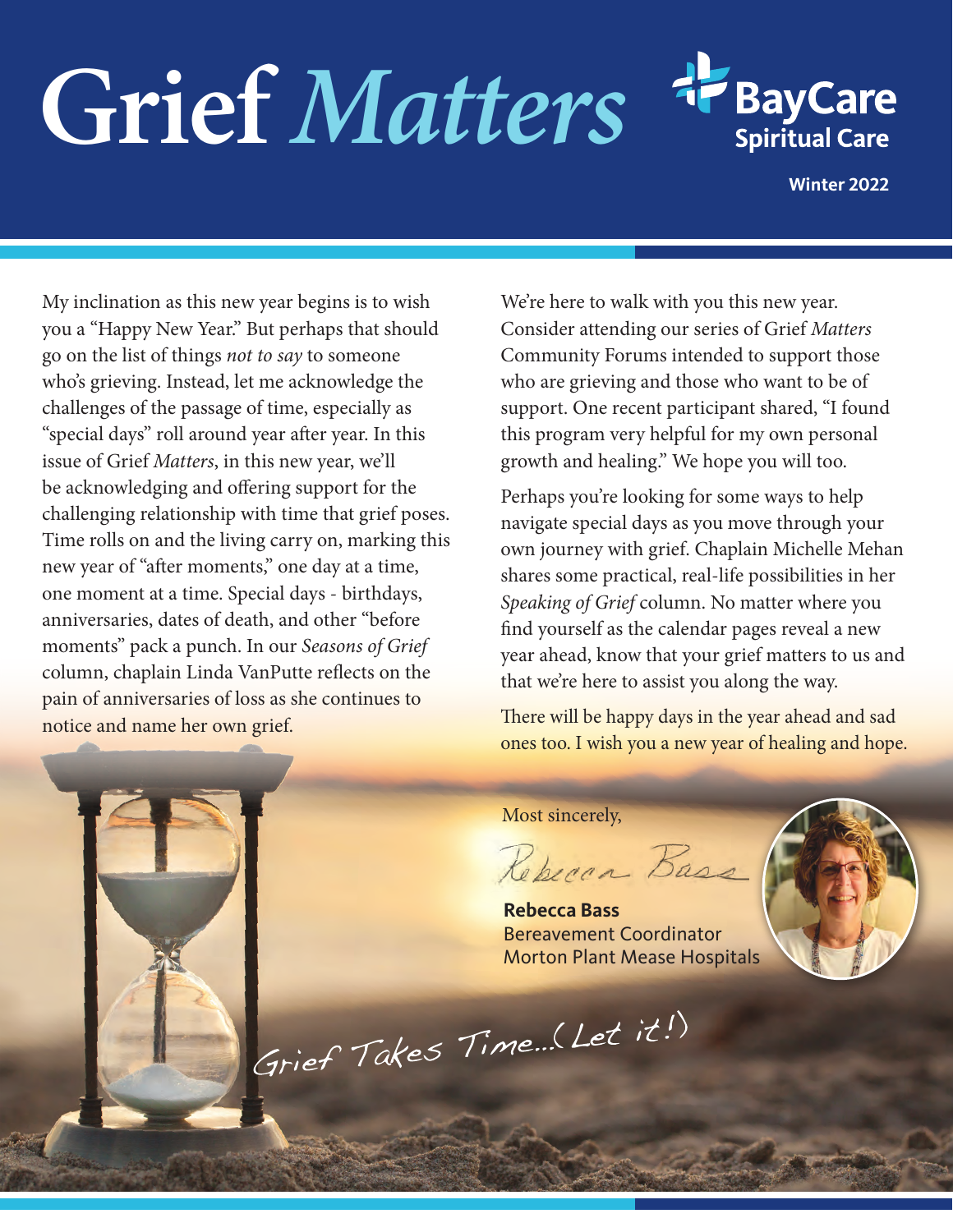# **A Season of Grief**

Linda VanPutte, PCHAC-BCC, Palliative Care Chaplain, Mease Countryside Hospital

November 22 marked the 27th anniversary of my mother's death. She was 61 years young when she died. When I see pictures of friends celebrating anniversaries on social media, I smile for them. Yet, in my heart I feel the pain, anniversaries revive that loss.

My mother passed on November 22, a day that will always be remembered in the United States, as it marks President John F. Kennedy's assassination in 1963. Stories are written each November 22 of lost hopes and dreams of a promising young president. Important stories to hear on this somber anniversary.

These stories illuminate my personal loved one's anniversary. My heart mourns the love my mother had for her family and community. She had an ability to give to others when she had nothing to give. She had a listening heart, kind words and relationships never formed with her grandchildren. Tears are shed. Tears that bring a smile as I remember the love she had for family, friends and the community.

It's said grief is a journey - a journey of twisted paths. After 27 anniversaries, I continue to travel the winding paths of grief. Life moves forward, at times at a snail's pace and others at lightning speed. My mother is always with me. On this anniversary, I paused to permit myself to feel the pain of her death and remember her love.

Blessings to each of you as I reflect on my grief anniversary. My hope for you is when you find yourself experiencing a grief anniversary, you take a moment to pause and care for yourself.



# **In My Heart**

*(source unknown)* I thought of you today but that is nothing new.

I thought about you yesterday and days before that too.

I think of you in silence. I often speak your name.

Now all I have are memories and your picture in a frame.

Your memory is my keepsake with which I'll never part.

God has you in good keeping. I have you in my heart.



### **What's Your Grief?**

The website WhatsYourGrief.com is all about grief. Their mission is to "promote grief education, exploration and expression in both practical and creative ways."

Explore resources related to understanding and coping with grief and loss, guidance on how to help a grieving friend or family member, podcasts and blogs, and online courses, all in a supportive virtual community.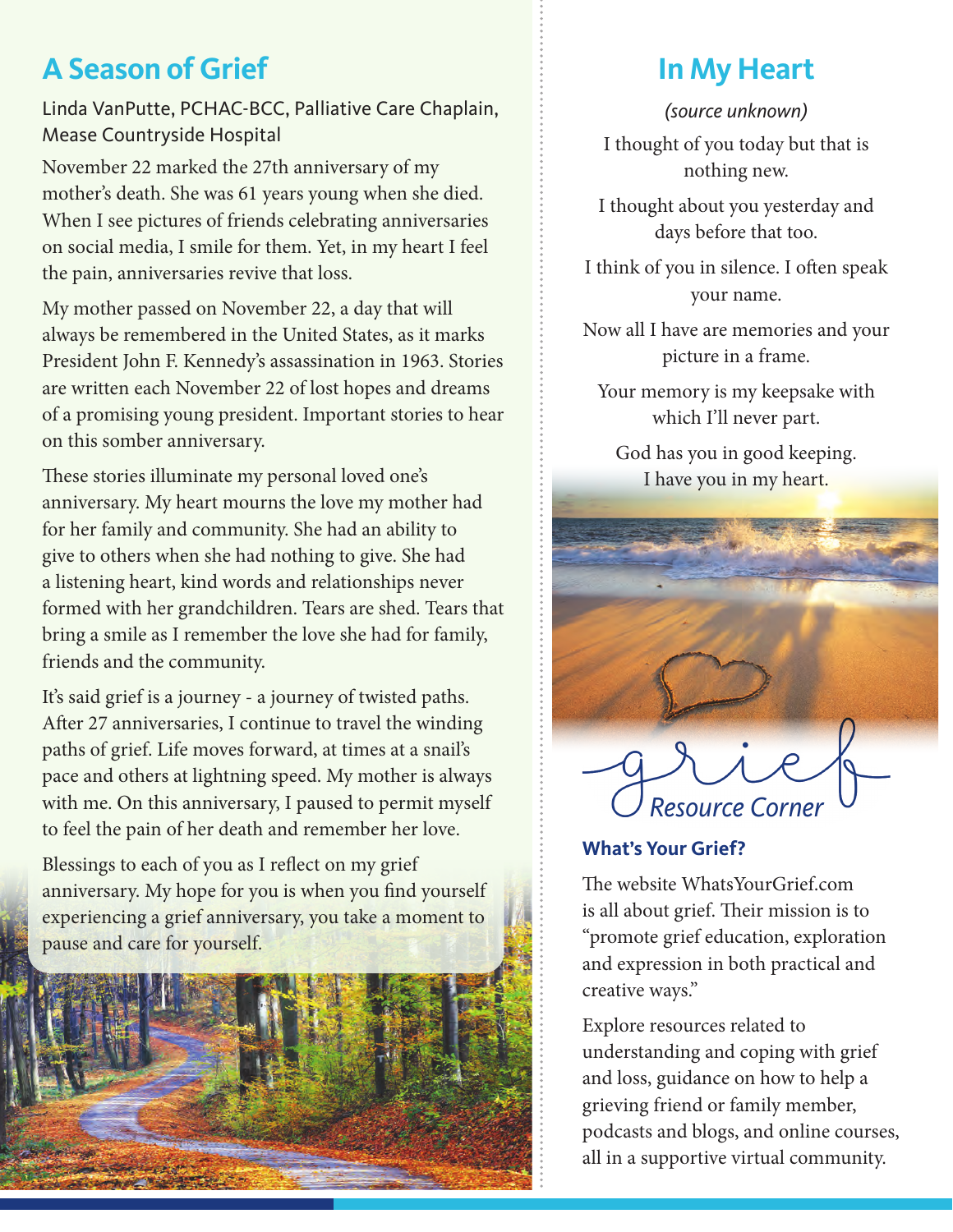## **Grief** *Matters* **Community Forums - Winter 2021**

Join us for an online educational series addressing topics central to the experience of grief. The same program is offered with daytime and evening options.



#### **Understanding Grief: An Introduction**

This forum will focus on types of grief, the grief timeline and the uniquely personal ways individuals experience grief.

**Tuesday, February 15, 6:30-7:30pm Wednesday, February 16, 12-1pm**

#### **Love and Loss: Sorting Through the Feelings**

Grief is a whole range of emotions that have physical, emotional and spiritual consequences. Learn helpful strategies to cope with your grief.

**Tuesday, March 1, 6:30-7:30pm Wednesday, March 2, 12-1pm**

#### **What Helps? Finding and Providing Support**

Learn from those who have experienced grief what might be helpful and what might not be.

**Tuesday, March 15, 6:30-7:30pm Wednesday, March 16, 12-1pm**

#### **The Ripple Effect: Exploring Secondary Losses**

Recognizing that many losses can follow a death including loss of hopes, dreams, relationships, finances and more is an important part of the grieving process.

**Tuesday, March 29, 6:30-7:30pm Wednesday, March 30, 12-1pm**

**Register in advance by emailing mpmbereavement@baycare.org or calling (727) 462-7995. You may attend single events or the series. This program is offered virtually using Microsoft Teams. Technical assistance is provided. This program is free to participants and open to all.**

# **A Thousand Griefs**

*By Grief Matters program participant Tricia Schachtel*

As I move through life, especially as I age, I'm learning from grief, my spirit can rage In processing the loss, I can sink pretty low, Great patience is needed, for this journey is slow

It happens in stages, and what works for me,

Commit it to pages, and then set it free From the loss off the menu, a favorite now past,

I'm thankful I had it, the memory may last The loss of a loved one can hardly compare

That grief comes in waves, no way to prepare It starts with deep sadness, resistant sharp pain

I test out my balance, my ground to regain

When I can be grateful for what I did have, It soothes all my feelings, like a loving warm salve What works is a process of intense letting go A silent, deep thank you, a release with a bow A thousand griefs, some large and some small, With one common way to process them all